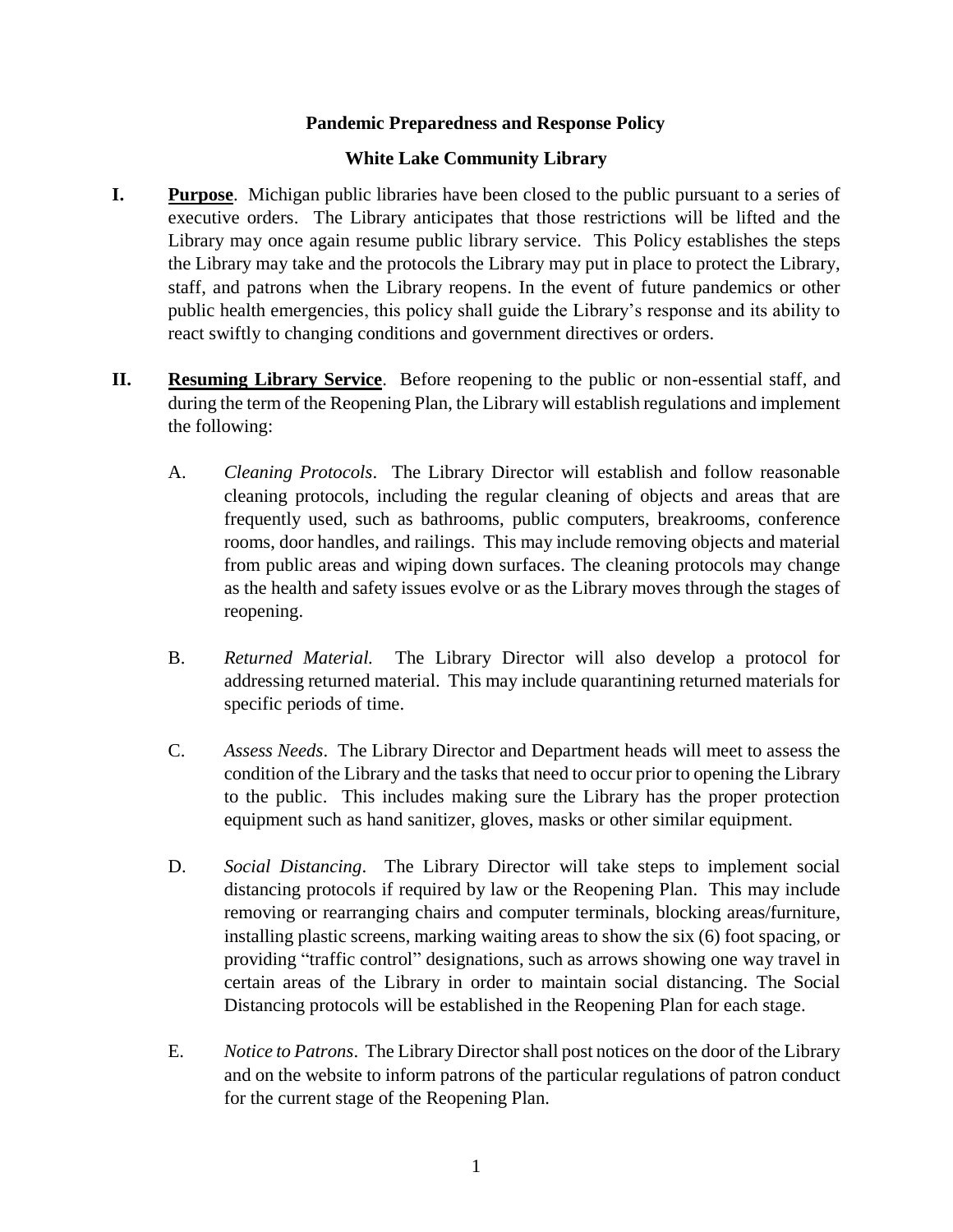- **III. Reopening Stages**. The Library Board adopts the reopening plan attached as Exhibit A ("Reopening Plan") to this Policy as the basic structure for the reopening stages for public library service. Pursuant to Section IV, the Library Director has authority to modify the Reopening Plan. The Reopening Plan, including any modification by the Library Director, shall govern the use of the Library. Violations of the Reopening Plan may result in suspension of library privileges.
- **IV. Director's Role; Authority***.* The Library Director (or other person appointed by the Library Board) will monitor and coordinate events surrounding the reopening. The Library Director has the authority over the following:
	- A. *Modifications; Reopening Stages.* The Library Director may modify in writing any services, safety protocols or other part of the Reopening Plan. The Library Director also may determine when it is an appropriate time to move on to the next stage either in whole or in part.
	- B. *Staffing Levels*. The Library Director has the authority to address and determine appropriate staffing levels for each stage and whether staff can work from home or must work in-person.
	- C. *Cancel or Limit Services.* Even after the Library reopens and the Library Board approves a Reopening Plan, the Library Director may cancel or limit programs or services to ensure the safety and security of staff and patrons. This includes cancelling scheduled meetings held in any Library meeting rooms. The Library Director will use reasonable efforts to post notices of the program changes and cancellations, including posting notices at the Library and on the Library's website.
	- D. *Library Closure.* The Library Director has the authority to close the Library temporarily for a maximum of fourteen (14) days without prior Library Board approval. The Library Director will inform the President of the determination to close and the proposed duration of the closure. If the Library has not been reopened, the Library Board may meet to determine whether the Library Director's decision to close will be extended or whether the Library will be reopened before the time set forth in the Library Director's determination. This closure may be due to a specific incident or reoccurrence of an infectious disease in the Library's Service Area. The Library Director will use reasonable efforts to post notices of the closure, including posting notices at the Library and on the Library's website. This Policy assumes the staff will be paid based on their "normal" schedule during the Library's closure under this paragraph.
	- E. *Consultation*. The decision to cancel or limit services, move through the stages of the Reopening Plan, close the Library, or adopt additional protocols may be based